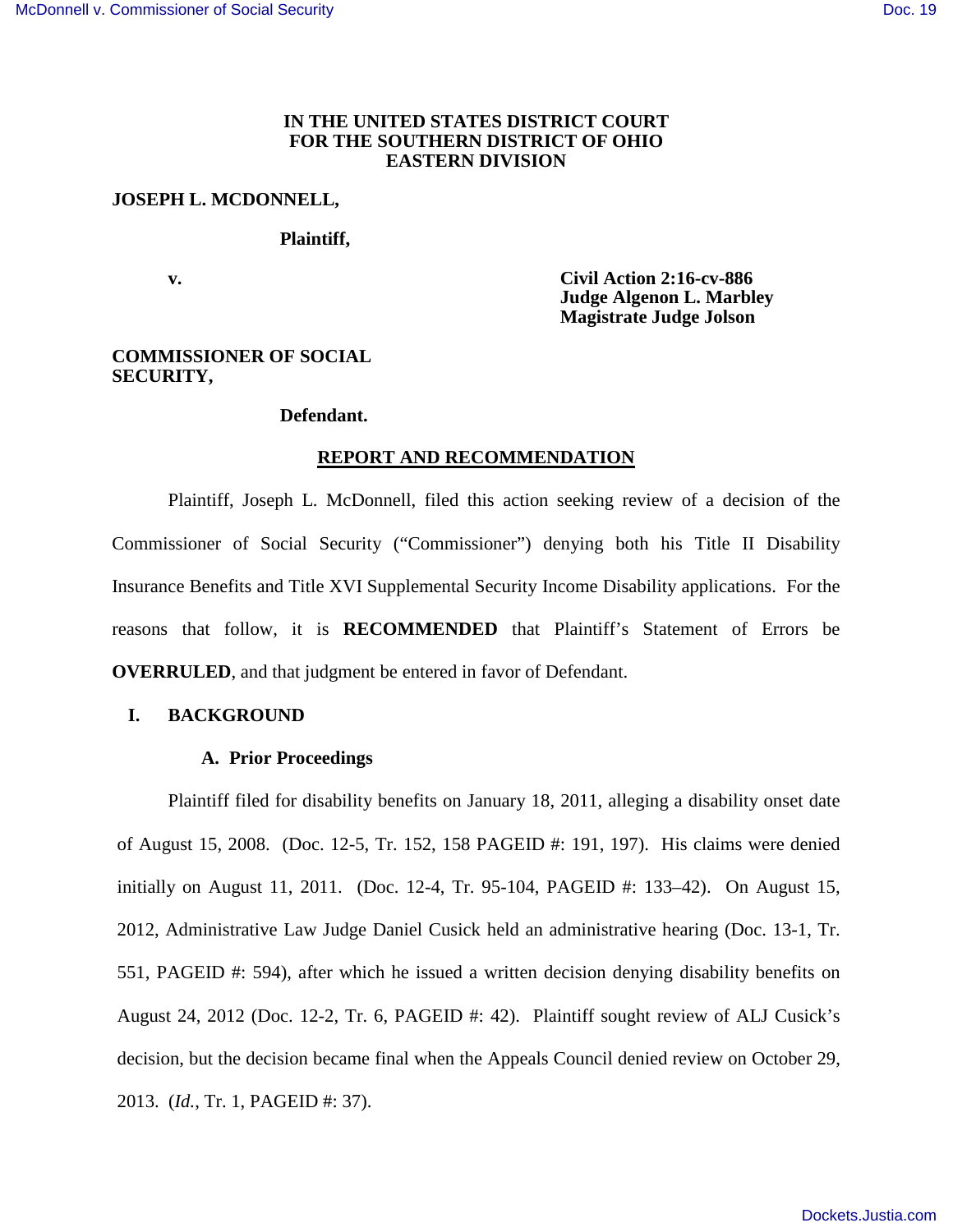Having exhausted all administrative remedies, Plaintiff filed a Complaint in this Court arguing that the denial of his claims was not supported by substantial evidence. The parties then filed a Joint Motion for Remand, which the Court granted on June 25, 2014, and ordered the case to be remanded with specific instruction to 1) further assess Plaintiff's mental impairments, taking into consideration the mental functional assessment by the consultative psychological examiner, 2) reevaluate Plaintiff's mental residual functional capacity, and 3) obtain supplemental vocational expert testimony if warranted. (Doc. 13-2, Tr. 615, PAGEID #: 650).

Accordingly, a second administrative hearing was held on August 6, 2015, before Administrative Law Judge Jeffrey P. La Vicka ("the ALJ"). (Doc. 13-1, Tr. 519, PAGEID #: 562). The ALJ issued a written decision on August 24, 2015, denying disability benefits. (*Id.*, Tr. 489, PAGEID #: 532). Plaintiff again requested review of the administrative decision to the Appeals Council, which denied his request on July 12, 2016. (*Id.*, Tr. 482, PAGEID #: 525).

Plaintiff filed this case on September 14, 2016 (Doc. 1), and the Commissioner filed the administrative records on November 21, 2016 (Docs. 12, 13). Plaintiff filed a Statement of Specific Errors on January 9, 2016 (Doc. 16), the Commissioner responded on February 23, 2017, (Doc. 18), and no Reply was filed.

## **B. Relevant Testimony at the Administrative Hearings**

At the beginning of the August 6, 2015 Administrative Hearing, Plaintiff's non-attorney representative stated that Plaintiff's severe impairments included his bipolar disorder, obsessive compulsive disorder, and intermittent explosive disorder. (Doc. 13-1, Tr. 523, PAGEID #: 566). During the hearing, Plaintiff testified that he completed the eighth grade but then quit school to work for the carnival. (*Id.*, Tr. 533, PAGEID #: 576). At the time of the 2015 hearing, Plaintiff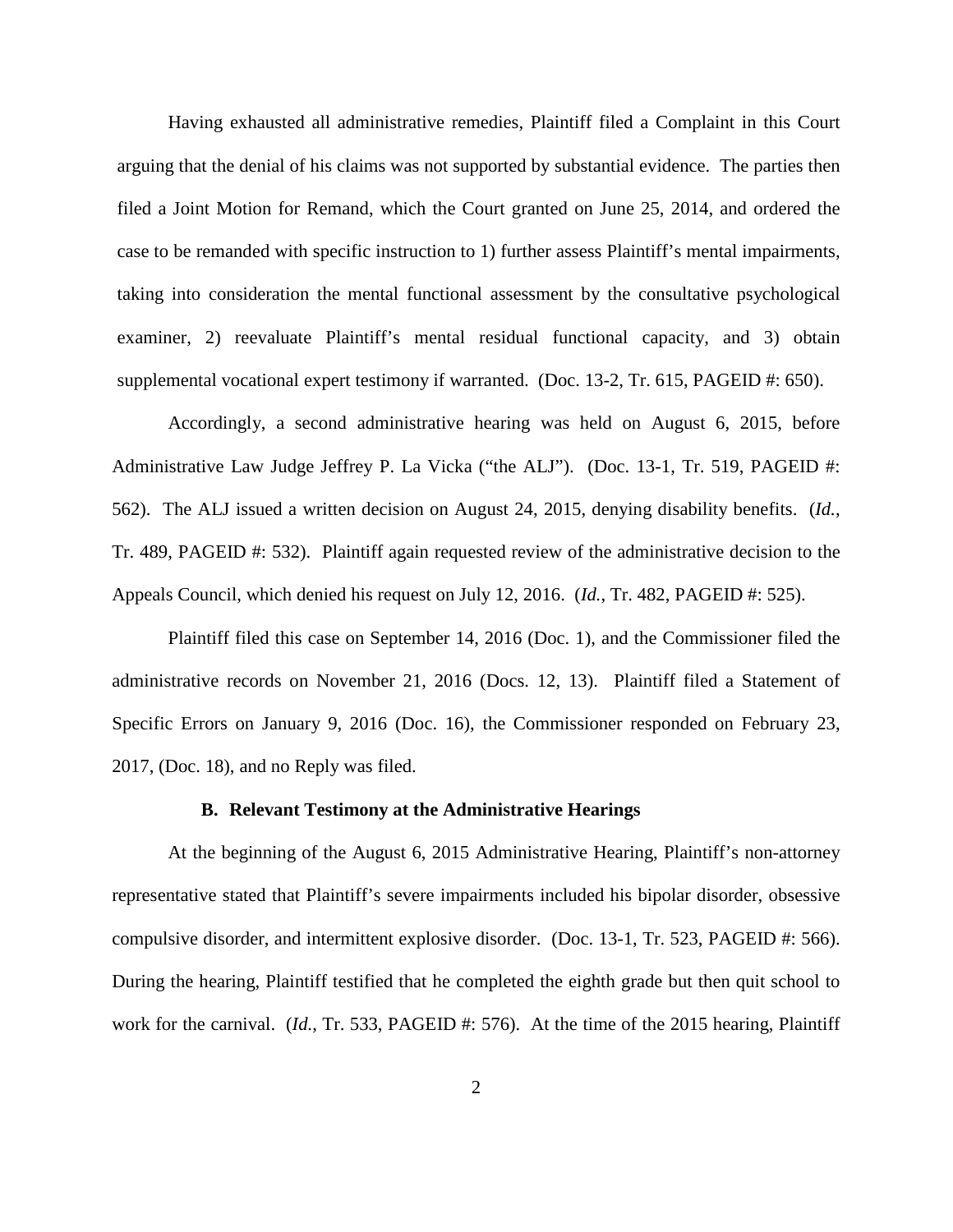stated he had lived alone for the past five years. (*Id.*, Tr. 526, PAGEID #: 569).

Plaintiff testified that he became disabled in 2008 because that's when a psychiatrist and therapist told him to "try to get disability because [he] was not able to deal with society." (*Id.*, Tr. 535, PAGEID #: 578). In his 2012 hearing, Plaintiff explained his alleged impairment: "I can't deal with being around more than one or two people at a time and more than one or two people talking at once, I just get really irritated real easy when I'm around people." (Doc. 13-2, Tr. 577, PAGEID #: 620). In 2013, Plaintiff returned to work for the carnival and his job responsibilities included setting up, tearing down, and running rides, as well as collecting money. (Doc. 13-1, Tr. 536, PAGEID #: 579). However, Plaintiff stated "all [he] could really do is stand there and put a harness on or whatever." (*Id.*).

In terms of daily activities, Plaintiff stated he used to smoke marijuana often with friends, (*id.*, Tr. 542–43, PAGEID #: 585–86); he prepares meals once a day (*id.*, Tr. 543, PAGEID #: 586); goes shopping monthly (*id.*, Tr. 544, PAGEID #: 587); washes the dishes, does his laundry, takes out the trash, and vacuums when necessary (*id.*); takes his daughter swimming or to the playground (*id.*, Tr. 525, PAGEID #: 568); hangs out and plays videogames with friends, whom he sees almost daily (*id.*, Tr. 531, PAGEID #: 574); and sees his niece two to three times a week and spends time with her and her kids (*id.*, Tr. 528–29, PAGEID #: 571–72).

Plaintiff also testified that he applied for and received unemployment benefits, and, at that time, he certified that he was ready, willing, and able to work. (*Id.*, Tr. 533–34, PAGEID #: 577–78). Plaintiff also stated that he put job applications in at grocery stores, fast food restaurants, gas stations, construction, and "anything I could do" but "nobody want[ed] to hire me." (*Id.*, Tr. 534, PAGEID #: 577).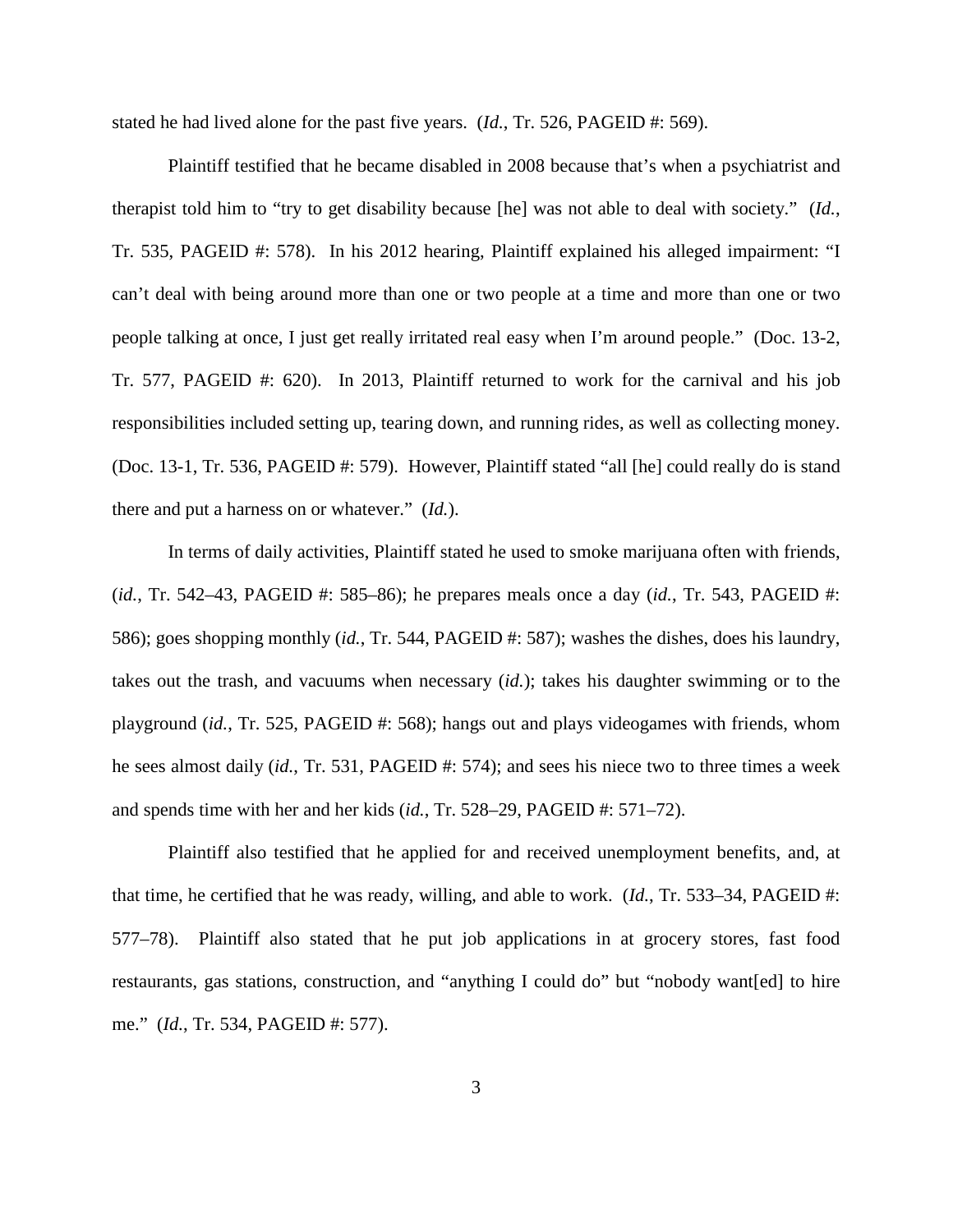# **C. Relevant Medical Background**

On December 28, 2010, Plaintiff presented to the Belmont Community Hospital Emergency Room complaining of depression, anxiety, and "trouble coping with everyday problems of life," and was subsequently admitted to the psychiatric floor for evaluation and treatment. (Doc. 12-7, Tr. 369, PAGEID #: 410). Treatment notes state Plaintiff was admitted because he was afraid that he would lose control and "end up hurting someone." (*Id.*, Tr. 373, PAGEID #: 414). Upon physical examination, it was noted that Plaintiff was not in distress, he was alert and oriented, had no flight of ideas, and had a normal attention span. (*Id.*, Tr. 369, PAGEID #: 410). While hospitalized, Plaintiff's "behavior was completely appropriate as he related to staff and the other patients," but he did become upset when he found out that his exgirlfriend's new 19 year-old boyfriend had moved into the house he had shared with her. (*Id.*, Tr. 373, PAGEID #: 414). At discharge, Plaintiff was in a good mood and did not exhibit any mood swings or temper outbursts. (*Id.*). Plaintiff stated he was going to stay with his nephew in Pennsylvania for two to three months until he found another job or returned to the carnival. (*Id.*).

On May 4, 2011, Plaintiff saw Dr. Thomas E. Andrews, Ph.D., for an evaluation. (*Id.*, Tr. 399, PAGEID #: 440). In the treatment notes, Dr. Andrews states that Plaintiff stopped working as a carnival worker in 2009, because his girlfriend had a baby and he decided that he could not travel any more. (*See id.*). At that time, Plaintiff reported he was living with his nephew, his nephew's wife, and their four children. (*Id.*, Tr. 400, PAGEID #: 441). When asked about daily activities, Plaintiff stated that he had been "scrapping a lot lately" and taking junk to the recycling center; he put a lawnmower motor into a dirt bike; completed some welding and other mechanical work, as he described himself as "a very smart person with [his] hands;" and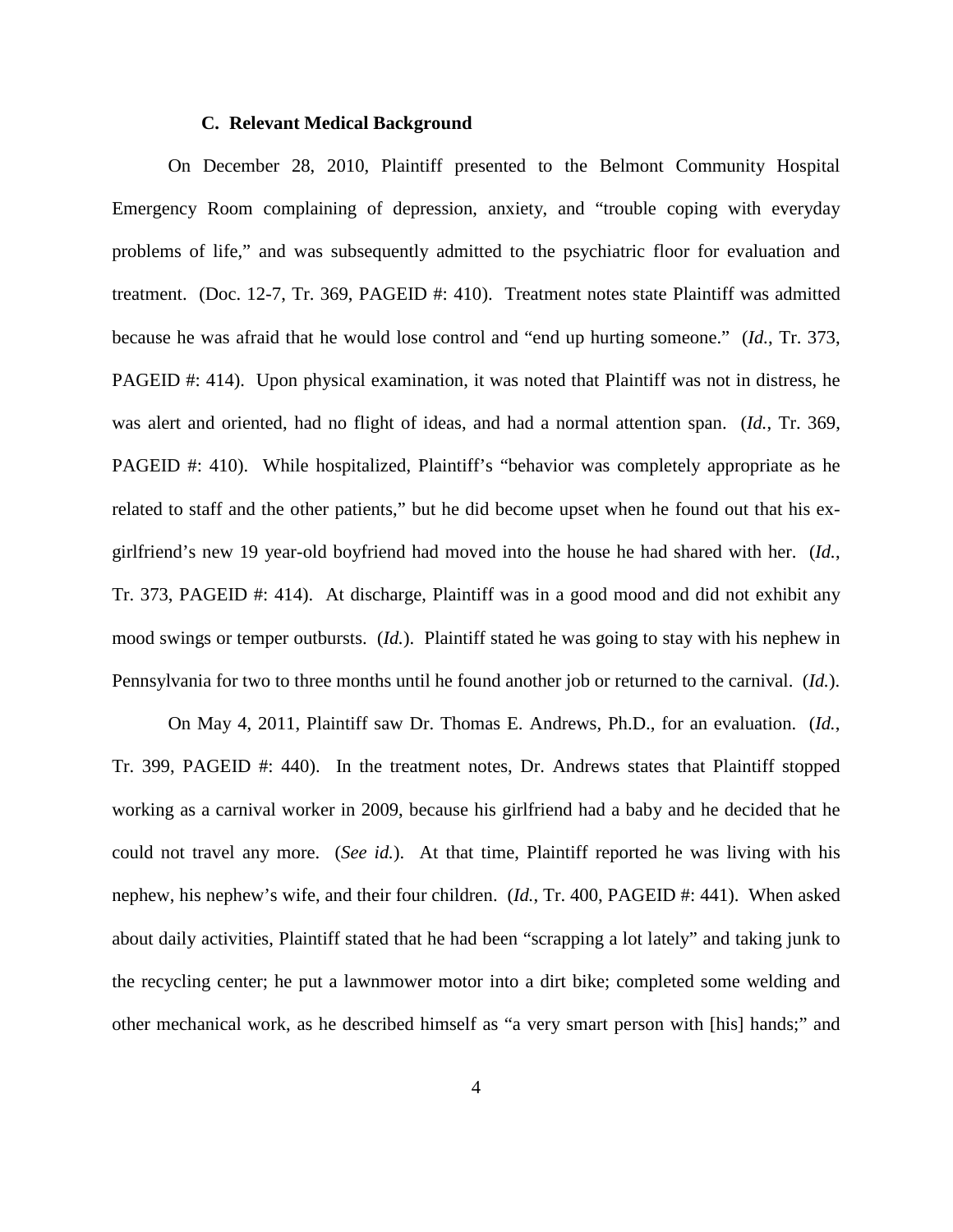reported talking to his 4-year-old daughter daily. (*Id.*, Tr. 400–01, PAGEID #: 441–42). Dr. Andrews noted that Plaintiff was "very talkative," especially about his aggressive tendencies, and "[i]t was necessary to interrupt him often but he tolerated this without [becoming] upset." (*Id.*, Tr. 401, PAGEID #: 442). Further, Plaintiff was described as being oriented and able to think reasonably and respond accurately. (*Id.*, Tr. 402, PAGEID #: 443).

Ultimately, Dr. Andrews diagnosed Plaintiff with Bipolar Disorder, with explosive and aggressive episodes, and noted that his prognosis was "fair with continued treatment or improvement in 6 to 12 months." (*Id.*, Tr. 402–03, PAGEID #: 443–44). Dr. Andrews opined that Plaintiff was "a strong man and probably very intense and aggressive when he is mildly provoked," yet "[n]one of this was evident in the evaluation." (*Id.*, Tr. 403, PAGEID #: 444). Dr. Andrews also stated that Plaintiff had "marked" restrictions in interacting appropriately with the public, supervisors and co-workers, as well as "marked" restrictions in responding appropriately to work pressures and changes in a routine work setting. (*Id.*, Tr. 404, PAGEID #: 445).

On July 10, 2012, Dr. Burton Singerman completed a Mental Residual Functional Capacity Questionnaire for Plaintiff. (*Id.*, Tr. 478, PAGEID #: 519). Dr. Singerman noted that Plaintiff suffered from bouts of depression, anger, and constant mood swings, but his prognosis was fair. (*Id.*). In terms of work-related activities, Dr. Singerman opined that Plaintiff was severely limited, but not precluded, from accepting instructions and responding appropriately to criticism from supervisors; getting along with co-workers or peers without unduly distracting them or exhibiting behavior extremes; responding appropriately to changes in a routine work setting; dealing with normal work stress; interacting appropriately with the general public, and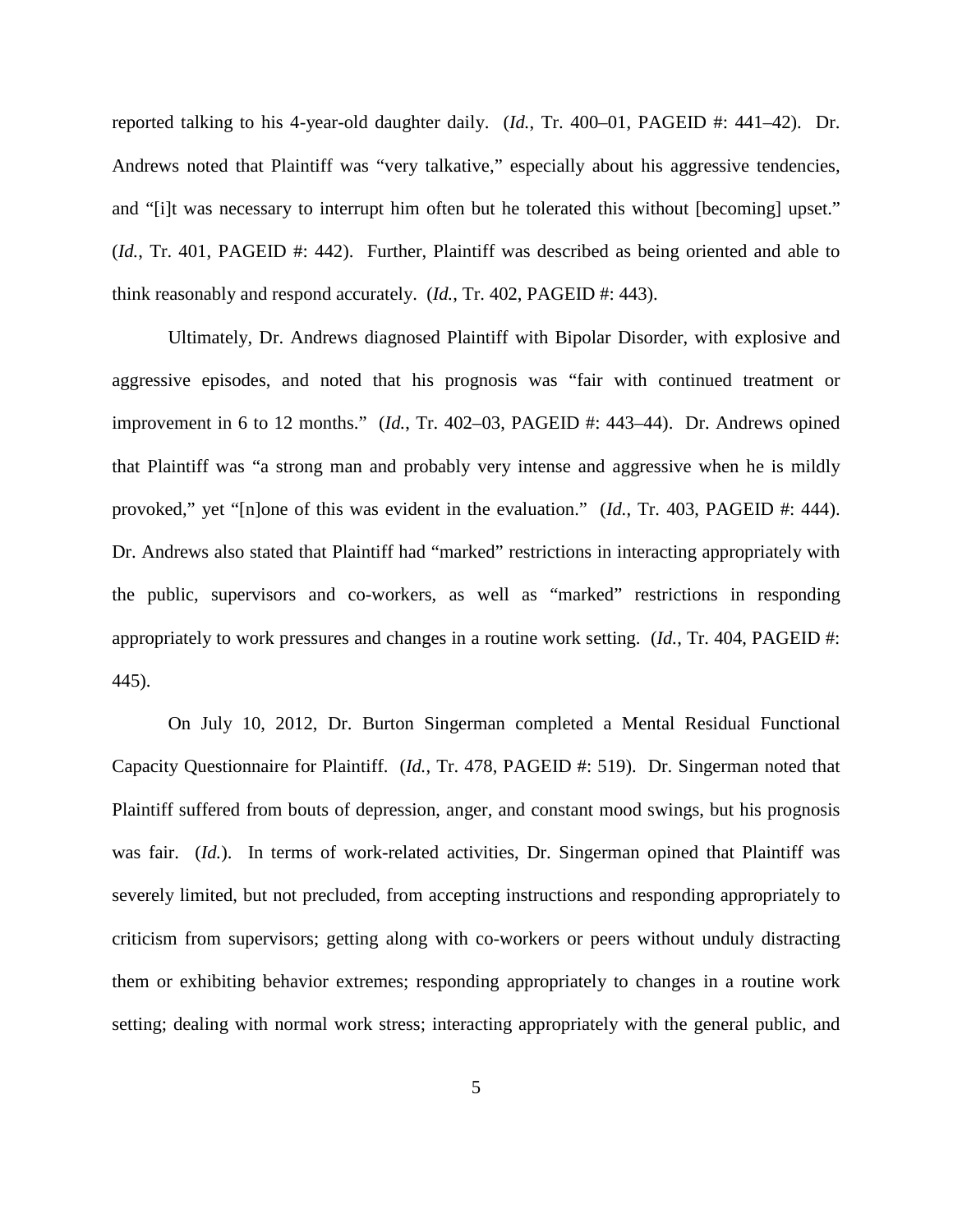maintaining socially appropriate behavior. (*Id.*, Tr. 480–81, PAGEID #: 521–22). However, Dr. Singerman believed Plaintiff was unable to meet competitive standards when it came to working in coordination with or proximity to others and completing a normal workday and workweek without interruptions from psychologically based symptoms. (*Id.*, Tr. 480, PAGEID #: 521). Finally, Dr. Singerman noted that Plaintiff's impairments or treatment would cause him to be absent from work about four days per month. (*Id.*, Tr. 481, PAGEID #: 522).

Plaintiff underwent an interview with Dr. David R. Bousquet on May 28, 2015, at the request of Ohio Disability Determination Department in conjunction with his disability claim. (Doc. 13-6, Tr. 765, PAGEID #: 813). Dr. Bousquet noted at the outset of his June 2, 2015 report that the evaluation was comprised of a clinical interview with Plaintiff and that he reviewed the previous psychological evaluation performed on May 4, 2011 by Dr. Andrews. (*Id.*, Tr. 766, PAGEID #: 814). In the report, Dr. Bousquet states that Plaintiff presented with a neat and clean appearance, was cooperative during the evaluation, did not show signs of anger or irritability, and that he was observed to be distractible but was able to be refocused. (*Id.*, Tr. 769, PAGEID #: 817).

Dr. Bousquet's functional assessment was that Plaintiff was expected to have problems with his abilities to maintain attention and concentration, although the evaluation indicated that he had the ability to perform simple tasks and multi-step tasks. (*Id.*, Tr. 771, PAGEID #: 819). Further, the report states that "available information indicates that from an emotional and psychological perspective," Plaintiff would have difficulties conforming to social expectations in a work setting and responding appropriately to work place stresses and pressures. (*Id.*, Tr. 772, PAGEID #: 820).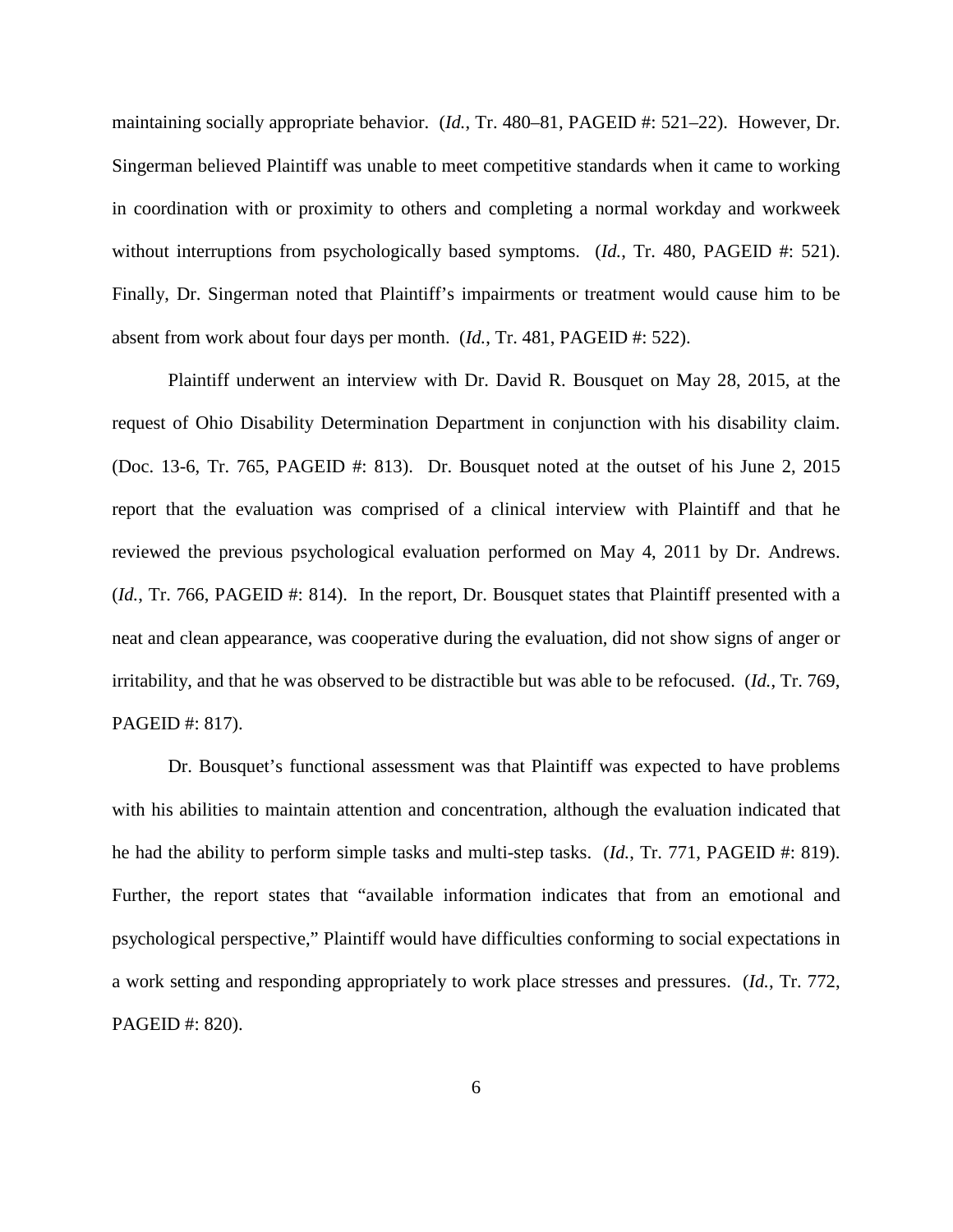# **D. The ALJ's Decision**

The ALJ found that Plaintiff met the insured status requirements of the Social Security Act through December 31, 2012 (the date last insured). (Doc. 13-1, Tr. 495, PAGEID #: 538). At step two of his analysis, the ALJ noted that based on Plaintiff's hearing testimony and other evidence in the record, Plaintiff did in fact work after August 15, 2008, his alleged disability onset date. (*Id.*). In particular, the ALJ noted that Plaintiff testified, and earning records confirmed, that he returned to work for the carnival in 2013 and his yearly earnings totaled \$8,005, with evidence that 2013 quarter earnings rose to \$4,045 (i.e. average of \$1,348 per month). *(Id.)*. Monthly earnings of at least \$1,040 are presumptive for substantial gainful activity, and thus, the ALJ concluded that there appeared to be time frames during the period at issue in which Plaintiff would not be entitled to obtain benefits based on earnings in excess of substantial gainful activity levels. (*Id.*). However, the ALJ stated that he would afford Plaintiff "the utmost benefit of the doubt," and concluded he had not engaged in gainful activity since the alleged onset date. (*Id.*).

As to step three, the ALJ found that Plaintiff suffered from depression/bipolar disorder, and classified the impairments as severe (*id.*), but found he did not have an impairment or combination of impairments that met or equaled a listed impairment under step four (*id*., Tr. 498, PAGEID #: 541). The ALJ then extensively discussed why Plaintiff's mental impairment did not meet or medically equal the criteria of listing 12.04. (*Id.*, Tr. 498–502, PAGEID #: 541– 545). Specifically, the ALJ found that Plaintiff had no more than moderate restrictions of activities of daily living (*id.*, Tr. 499, PAGEID #: 542), maintaining social functioning (*id.*, Tr. 499–500, PAGEID #: 542–43), and maintaining concentration, persistence, or pace (*id.*, Tr. 500–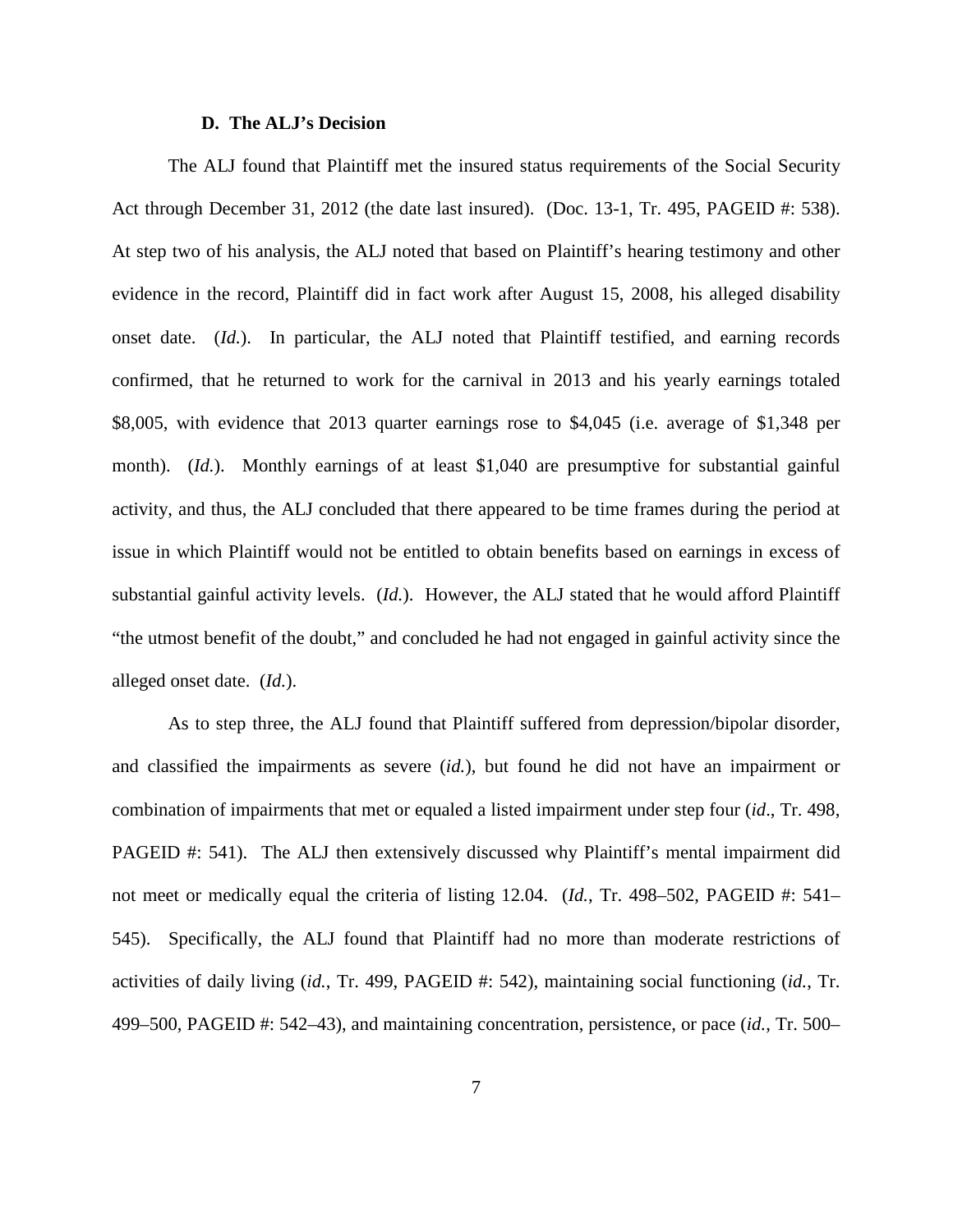01, PAGEID #: 543–44). Moreover, the ALJ noted that the record was devoid of any episodes of decompensation for an extended duration of at least two weeks. (*Id.*, Tr. 501, PAGEID #: 544). The ALJ also noted that these mental limitations were reflected in his opined RFC, which was as follows:

[T]he claimant has the residual functional capacity to perform a range of light work as defined in 20 CFR 404.1567(b) and 416.967(b) except: should avoid concentrated exposure to extreme cold and heat, wetness and humidity, irritants (i.e., such as fumes, odors, dust, and poorly ventilated areas), and chemicals; should avoid all exposure to unprotected heights, hazardous machinery, and commercial driving; work limited to simple, routine, and repetitive tasks, requiring only simple decisions, with no fast-paced production requirements and few work place changes; and, work should require no interaction with the public and only occasional interaction with co-workers and supervisors.

(*Id.*, Tr. 501–02, PAGEID #: 544–45). In making this determination, the ALJ stated he had given Plaintiff "the maximum utmost benefit of doubt and provided him a range of light exertional work." (*Id.*, Tr. 502, PAGEID #: 545).

The ALJ also found that the activities Plaintiff reportedly engaged in undermined the persuasiveness of the severity of his impairment, symptomatology, and functional limitation alleged. (*Id.*, Tr. 503, PAGEID #: 546). For example, the ALJ noted, *inter alia*, that Plaintiff lived independently; tended to his personal care; socialized with others; prepared simple meals, shopped in stores, and performed household chores; took his child to the playground; and worked during the period in which he alleges he was disabled. (*Id.*).

As to the medical evidence in the record, the ALJ noted that Plaintiff was consistently described as stable with appropriate grooming, hygiene, and dress. (*Id.*, Tr. 505, PAGEID #: 548). Intelligence was not deficient, thought processes were intact, and Plaintiff was described as alert, oriented, and cooperative. (*Id.*). The treatment records all suggest conservative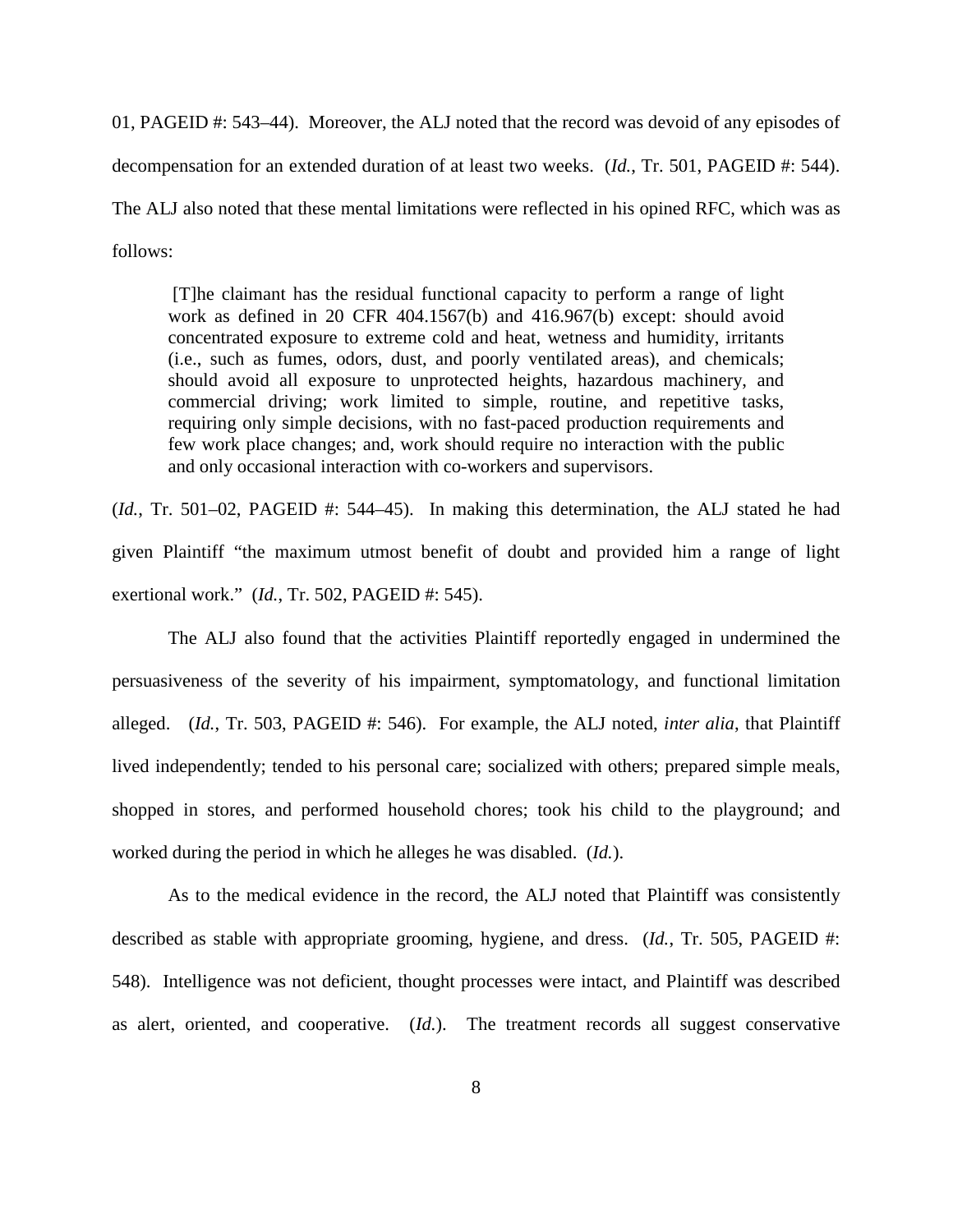treatments such as low-dose pharmacological management and monitoring, and the ALJ noted that compliance with treatment was described as irregular. (*Id.*, Tr. 506, PAGEID #: 549). Further, from June 2012 until February 2015, the medical record did not establish any continued treatment by Plaintiff. (*Id.*, Tr. 505, PAGEID #: 548). In sum, the ALJ found that while Plaintiff may have "experienced episodic exacerbations of mental impairment symptomatology, the record failed to prove that the claimant required and sustained critical active treatment or aggressive and significant office care since the alleged onset date." (*Id.*, Tr. 507, PAGEID #: 550).

The ALJ ultimately assigned "some, but less than great, weight" to the state agency opinions of Dr. Andrews and Dr. Bousquet, to the extent that their opinions showed that Plaintiff's ability to perform work requirements was not grossly restricted. (*Id.*, Tr. 508, PAGEID #: 551). Moreover, Dr. Singerman, although noted as a treating source, was assigned "less than great weight" by the ALJ because his opinion was "reasonably undermined by numerous factors and rendered less persuasive." (*Id.*, Tr. 509, PAGEID #: 552).

### **II. STANDARD OF REVIEW**

The Court's review "is limited to determining whether the Commissioner's decision is supported by substantial evidence and was made pursuant to proper legal standards." *Winn v. Comm'r of Soc. Sec.*, 615 F. App'x 315, 320 (6th Cir. 2015); *see* 42 U.S.C. § 405(g). "[S]ubstantial evidence is defined as 'more than a scintilla of evidence but less than a preponderance; it is such relevant evidence as a reasonable mind might accept as adequate to support a conclusion.'" *Rogers v. Comm'r of Soc. Sec.*, 486 F.3d 234, 241 (6th Cir. 2007) (quoting *Cutlip v. Sec'y of HHS*, 25 F.3d 284, 286 (6th Cir. 1994)). "Therefore, if substantial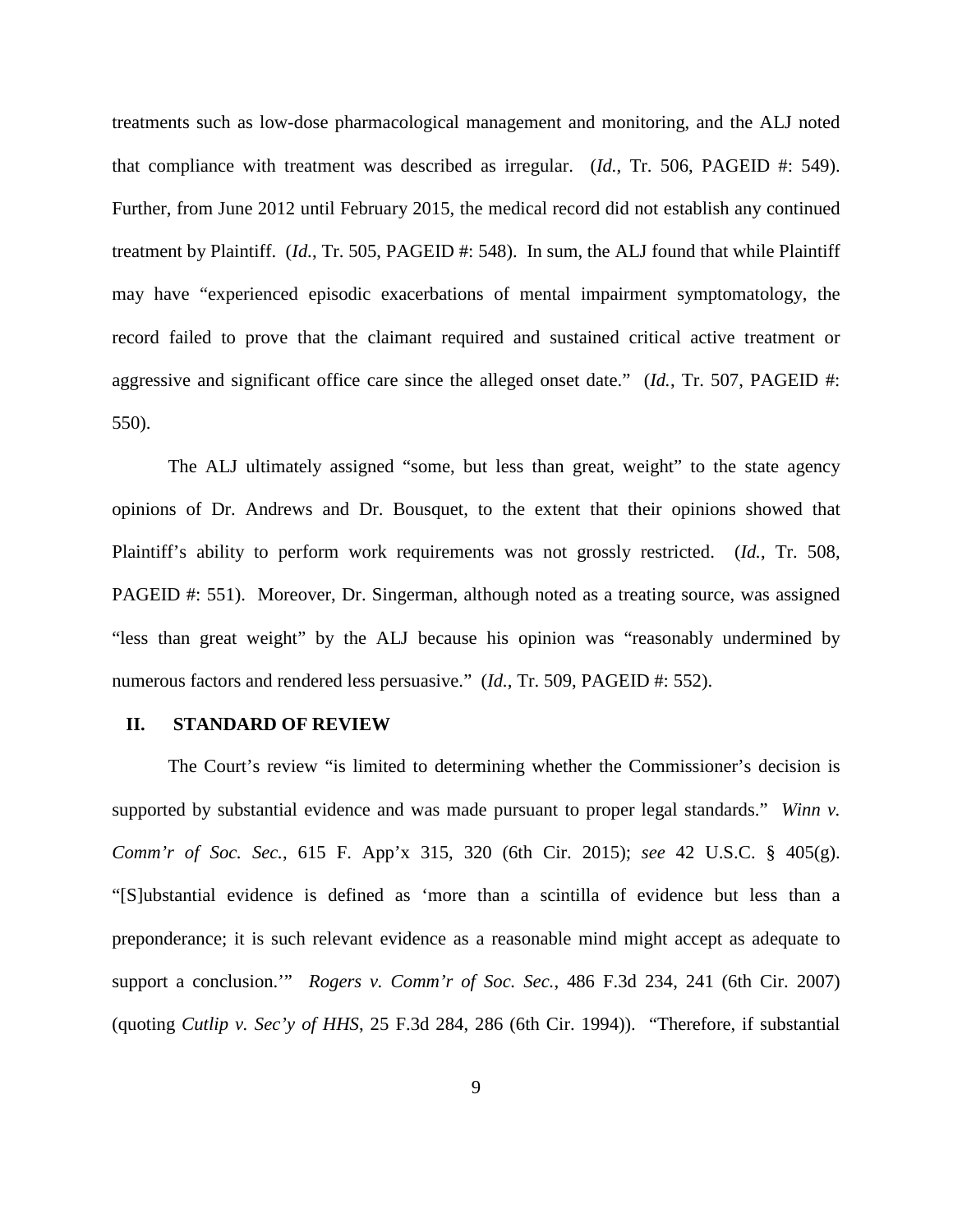evidence supports the ALJ's decision, this Court defers to that finding 'even if there is substantial evidence in the record that would have supported an opposite conclusion.'" *Blakley v. Comm'r of Soc. Sec.*, 581 F.3d 399, 406 (6th Cir. 2009) (quoting *Key v. Callahan*, 109 F.3d 270, 273 (6th Cir. 1997)).

### **III. DISCUSSION**

In his Statement of Specific Errors, Plaintiff alleges that (1) the ALJ did not provide "good" reasons for rejecting the medical opinions of Dr. Singerman, Dr. Andrews, and Dr. Bousquet<sup>[1](#page-9-0)</sup> (Doc. 16 at 6–9) and (2) the ALJ's RFC finding was not an accurate reflection of all the limitations raised by the record (*id.* at 9–10).

# **A. Good Reasons for Rejecting Medical Opinions**

Plaintiff argues that Dr. Singerman, Dr. Andrews, and Dr. Bousquet's opinions were substantially supported by the record and that the ALJ's rejection of them was unreasonable. (Doc. 16 at 9). Plaintiff concedes that the ALJ gave reasons for rejecting those medical opinions, but believes they did not qualify as "good reasons," and thus remand is warranted.

# *1. Dr. Singerman*

"In assessing the medical evidence supporting a claim for disability benefits, the ALJ must adhere to certain standards. *Blakley*, 581 F.3d at 406. "One such standard, known as the treating physician rule, requires the ALJ generally to give greater deference to the opinions of treating physicians than to the opinions of non-treating physicians." *Id.* The regulations also require an ALJ to "give good reasons" if weight is not given to a treating physician in the context of a disability determination. *Wilson v. Comm'r of Soc. Sec.*, 378 F.3d 541, 544 (6th Cir. 2004)

<span id="page-9-0"></span>In Plaintiff's brief, Dr. Singerman is mistakenly referred to as "Dr. Singleton," and Dr. Bousquet is mistakenly spelled "Dr. Bosquet."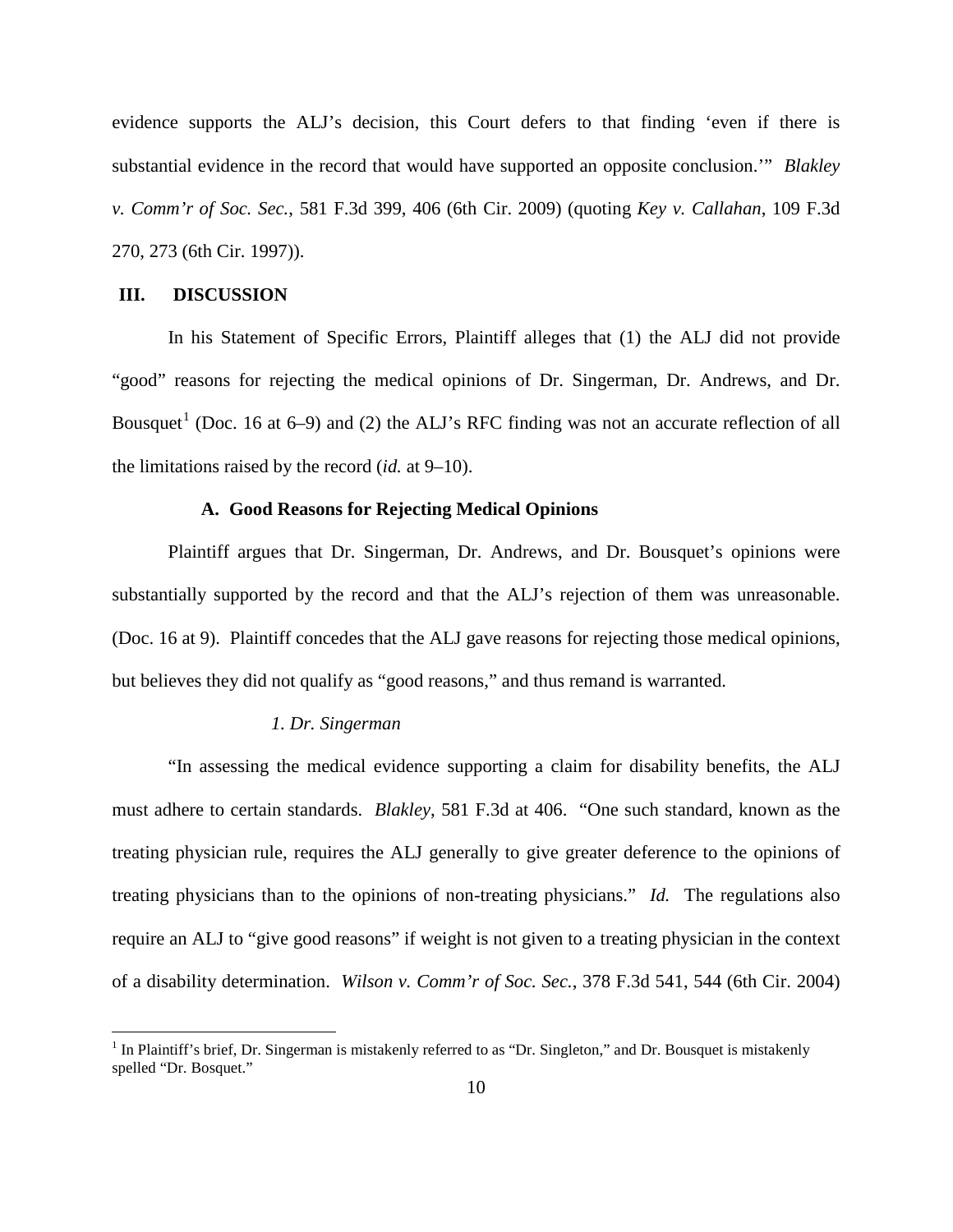(citing 20 C.F.R. § 404.1527(d)(2) (2004)). The opined good reasons "must be 'supported by the evidence in the case record, and must be sufficiently specific to make clear to any subsequent reviewers the weight the adjudicator gave to the treating source's medical opinion and the reasons for that weight.'" *Blakley*, 581 F.3d at 406–07 (citing Soc. Sec. Rul. 96–2p, 1996 WL 374188, at \*5). The key purpose for giving "good reasons" is so that a plaintiff can understand the outcome of his case. *Brock v. Comm'r of Soc. Sec.*, 368 F. App'x 622, 624 (6th Cir. 2010).

Here, the ALJ correctly noted that Dr. Singerman was a treating physician but afforded his opinion—that Plaintiff was unable to meet competitive standards when it came to working in coordination with or proximity to others and completing a normal workday without interruptions from psychologically based symptoms—"less than great weight." (*See* Doc. 13-1, Tr. 509, PAGEID #: 552). Unlike cases in which the ALJ summarily dismissed a treating physician's opinion though, *see e.g.*, *Wilson*, 378 F.3d at 545, the ALJ provided an accurate and thorough discussion of Dr. Singerman's findings but ultimately concluded they would not be given controlling weight. That decision was supported by substantial evidence in the record and the ALJ provided sufficiently "good reasons" to comply with the regulations. *See Vance v. Comm'r of Soc. Sec.*, 260 F. App'x. 801, 805 (6th Cir. 2008).

Specifically, the ALJ noted that he had considered the longitudinal record, such as the fact that Dr. Singerman did not frequently treat and examine Plaintiff. The ALJ also explained that Dr. Singerman did not recommend any crisis intervention or invasive treatment, and instead relied on routine and conservative medical management, despite largely contending that Plaintiff had little to no satisfactory functional abilities—a seemingly inconsistent finding. Further, Dr. Singerman's treatment records document no inability of Plaintiff to perform activities of daily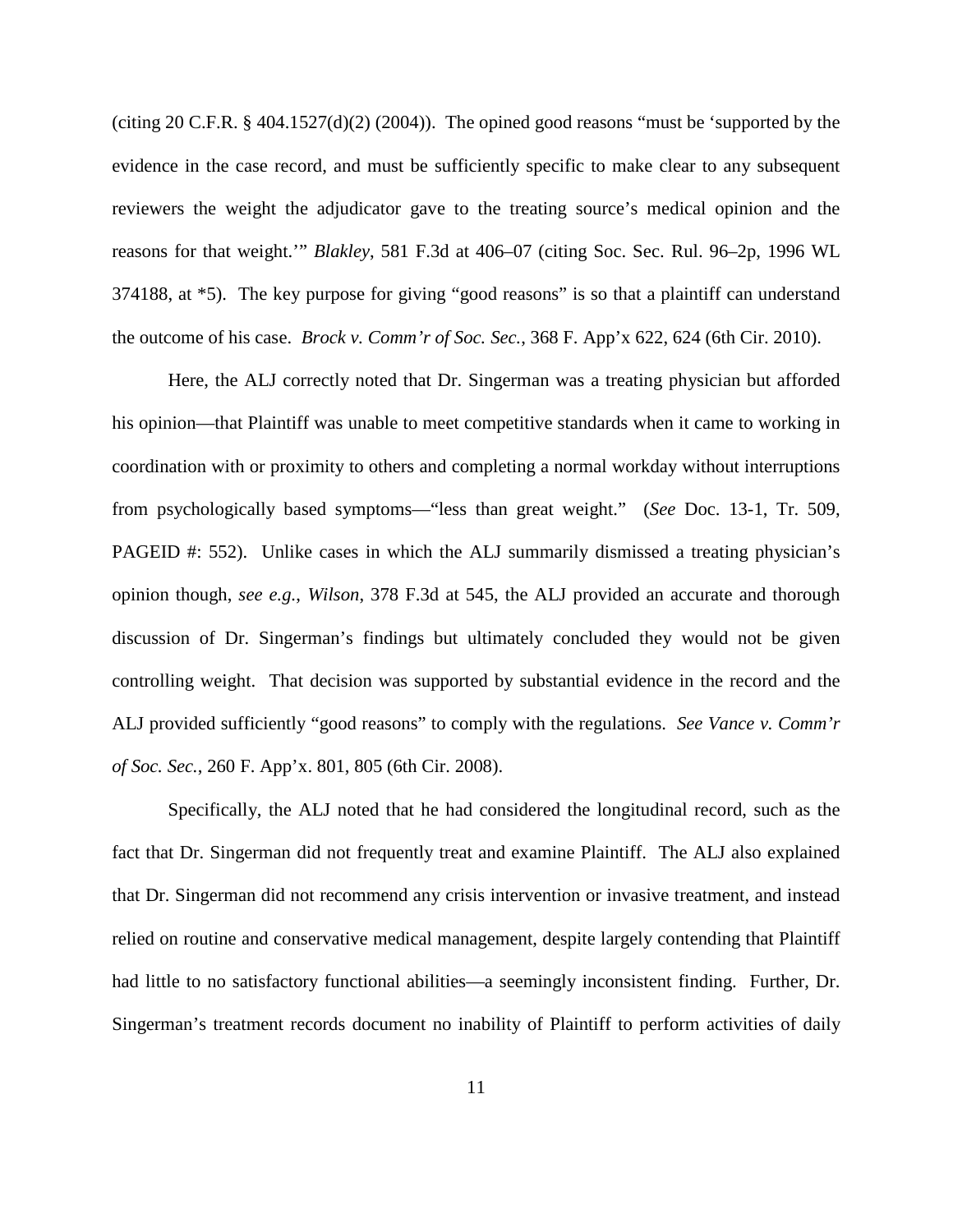living, interact appropriately, or maintain concentration, persistence, or pace, which greatly undermine the extreme social and functional limitations assessed. Finally, the ALJ noted that the daily activities Plaintiff engaged in—particularly the fact that Plaintiff engaged in more than six months of work that involved dealing with the public—during the period at issue did not reflect his symptomatology and description of his impairment. *See Walters v. Comm'r of Soc. Sec.*, 127 F.3d 525, 531 (6th Cir. 1997) ("An ALJ may also consider household and social activities engaged in by the claimant in evaluating a claimant's assertions of pain or ailments."). These factors, according to the ALJ, undermined the persuasiveness of Dr. Singerman's opinion.

At base, the ALJ considered Dr. Singerman's opinion but did not believe his findings were supported by anything other than Plaintiff's subjective complaints. Because there was substantial evidence in the record to support the ALJ's decision and he provided good reasons sufficient to explain his decision to Plaintiff, there is no error. *See Brock* v. 368 F. App'x at 625.

## *2. Dr. Andrews and Dr. Bousquet*

Both Dr. Andrews and Dr. Bousquet, neither of whom were treating physicians, were afforded "some, but less than great, weight." This, Plaintiff argues, was an error. "In weighing opinions of non-treating sources, Social Security regulations require the ALJ to apply the same level of scrutiny as afforded to treating source opinions." *Hollon v. Comm'r of Soc. Sec.*, 142 F. Supp. 3d 577, 584 (S.D. Ohio 2015). In other words, "[s]imply restating a non-treating source's opinion and offering a conclusory assessment, without further discussion, fails to satisfy the requirement that the ALJ provide meaningful explanation of the weight given to all the medical opinion evidence. *Id.* (citing 20 C.F.R. § 416.927(c)).

Dr. Andrews opined that Plaintiff had "marked" restrictions in interacting appropriately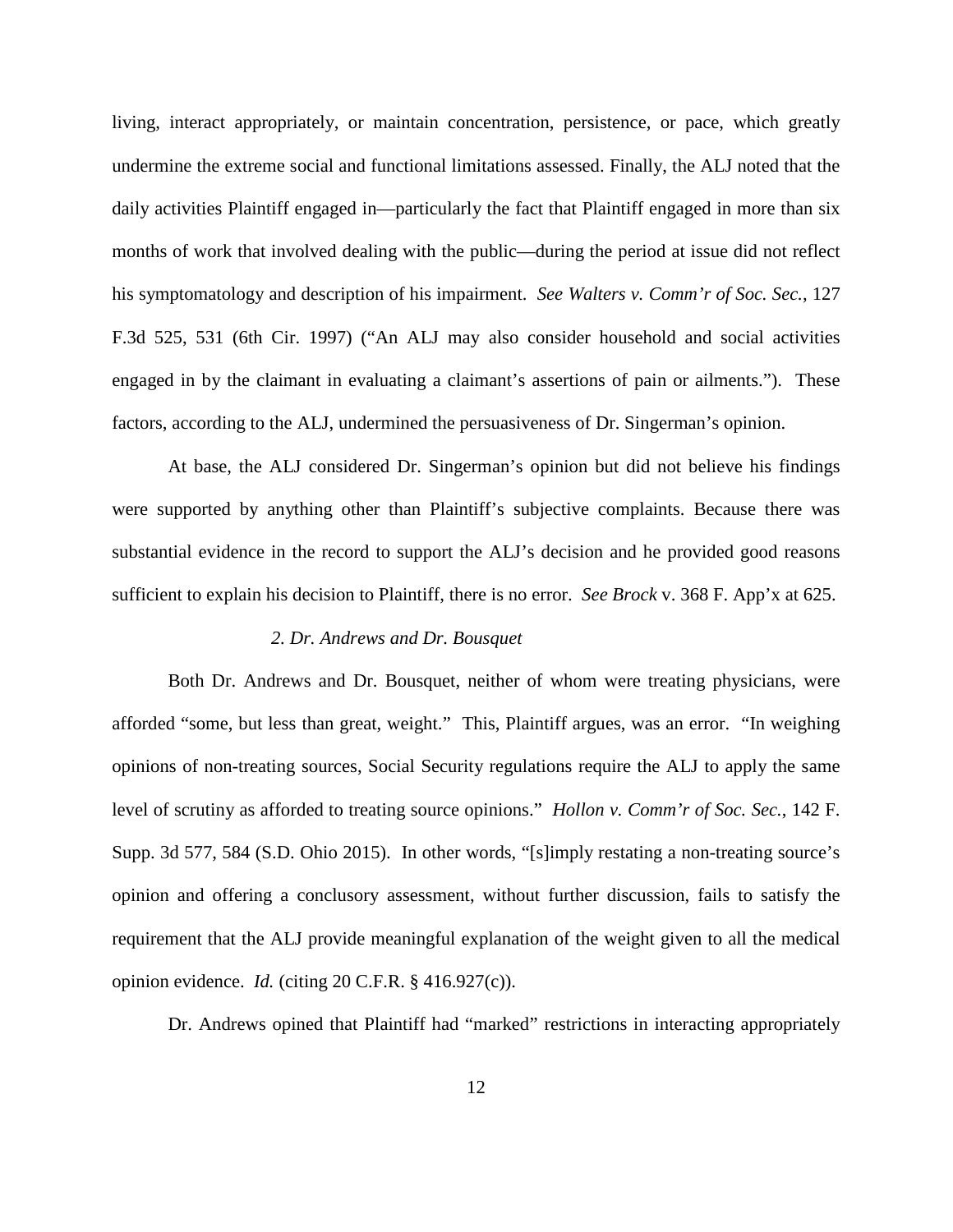with the public, supervisors and co-workers, and in responding appropriately to work pressures and changes in a routine work setting. In rejecting this portion of Dr. Andrews' opinion, the ALJ noted that this evaluation was remote in nature (i.e., May 2011), and was not reasonably reflective of Plaintiff's level of functioning, especially when considering that Plaintiff reported socializing with friends and family and the reason he left the carnival job was not because of his alleged disability, but instead a result of personal circumstances. Additionally, the ALJ stated that Dr. Andrews appeared to rely heavily on Plaintiff's subjective statements, despite the fact that the mental status findings that were actually observed were not reflective or supportive of any marked impairment in functioning. For example, the ALJ explained that Plaintiff's cognitive functioning was intact, he was alert and oriented, his affect and mood were only mildly impaired, he exhibited no inability to function in a socially appropriate manner, he performed tasks without signs of deficit or difficulty with attention, and persistence and pace were good through the examination. Further, Dr. Andrews noted that Plaintiff's opined issues were not observed at all during the evaluation. Thus, the ALJ thoroughly discussed his reasons for rejecting portions of Dr. Andrews' testimony and no error was committed. *See Gaskin v. Comm'r of Soc. Sec.*, 280 F. App'x 472, 476 (6th Cir. 2008).

With respect to Dr. Bousquet's opinion, he stated Plaintiff would have difficulties conforming to social expectations in a work setting and responding appropriately to work place stresses and pressures. While the ALJ noted this opinion was more recent than Dr. Andrews, he explained that it was similarly not reflective of Plaintiff's reported level of functioning. Additionally, the ALJ stated that Dr. Bousquet heavily relied on Plaintiff's subjective statements and his opinion was inconsistent with his own findings. In particular, Dr. Bousquet opined that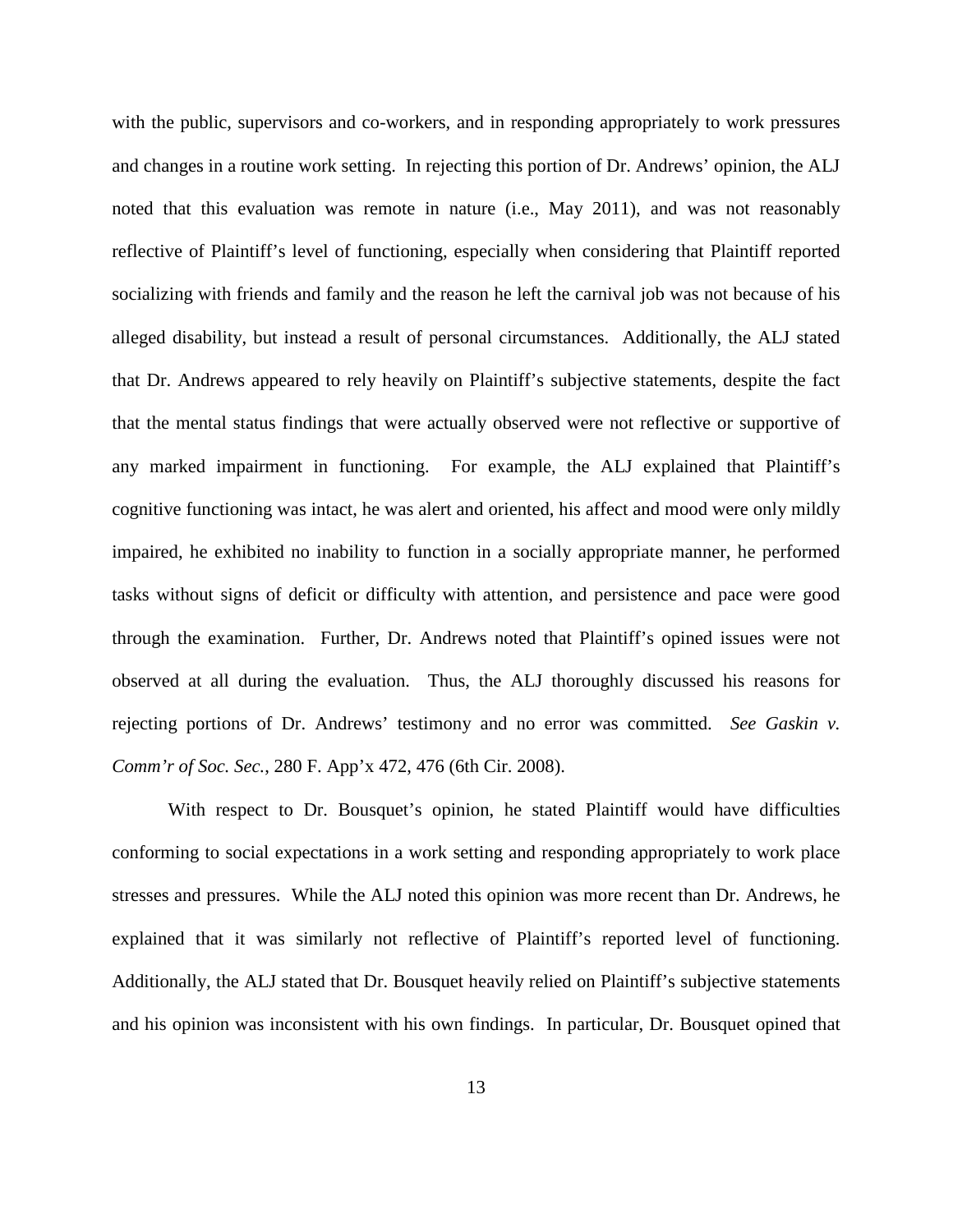Plaintiff had marked difficulty in interacting with others; yet, he noted Plaintiff's ability to get along with extended family members, as being very talkative with the examiner whom he just met, and as able to be cooperative during the examination, including noting no inability to function in a socially appropriate manner. The ALJ also relied on the fact that Dr. Bousquet document Plaintiff's intact concentration, attention, persistence, and pace, as well as his ability to perform simple and multi-step tasks. Thus, here too the ALJ provided good reasons and his decision to rejection a portion of Dr. Bousquet's opinion was supported by substantial evidence.

### **B. Plaintiff's RFC**

Plaintiff's second argument is that the ALJ failed to incorporate all of his limitations reasonably raised by the record in the opined RFC. (Doc. 16 at 9). Specifically, Plaintiff argues that an appropriate RFC finding would have precluded him from "not only working with or around the public but also with and around co-workers, and limiting supervisory contact to only brief and superficial." (*Id.* at 10). These limitations, according to Plaintiff, would have eliminated most, if not all employment options, and thus a remand is required so that a vocational expert can opine if in fact any employment options exist. (*Id.*)

A plaintiff's RFC "is defined as the most a [plaintiff] can still do despite the physical and mental limitations resulting from her impairments." *Poe v. Comm'r of Soc. Sec.*, 342 F. App'x 149, 155 (6th Cir. 2009); *see also* 20 C.F.R. §§ 404.1545(a), 416.945(a). The Social Security regulations, rulings, and Sixth Circuit precedent provide that the ALJ is charged with the final responsibility in determining a claimant's residual functional capacity. *See e.g.*, 20 C.F.R. § 404.1527(d)(2) (the final responsibility for deciding the residual functional capacity "is reserved to the Commissioner"). Nevertheless, substantial evidence must support the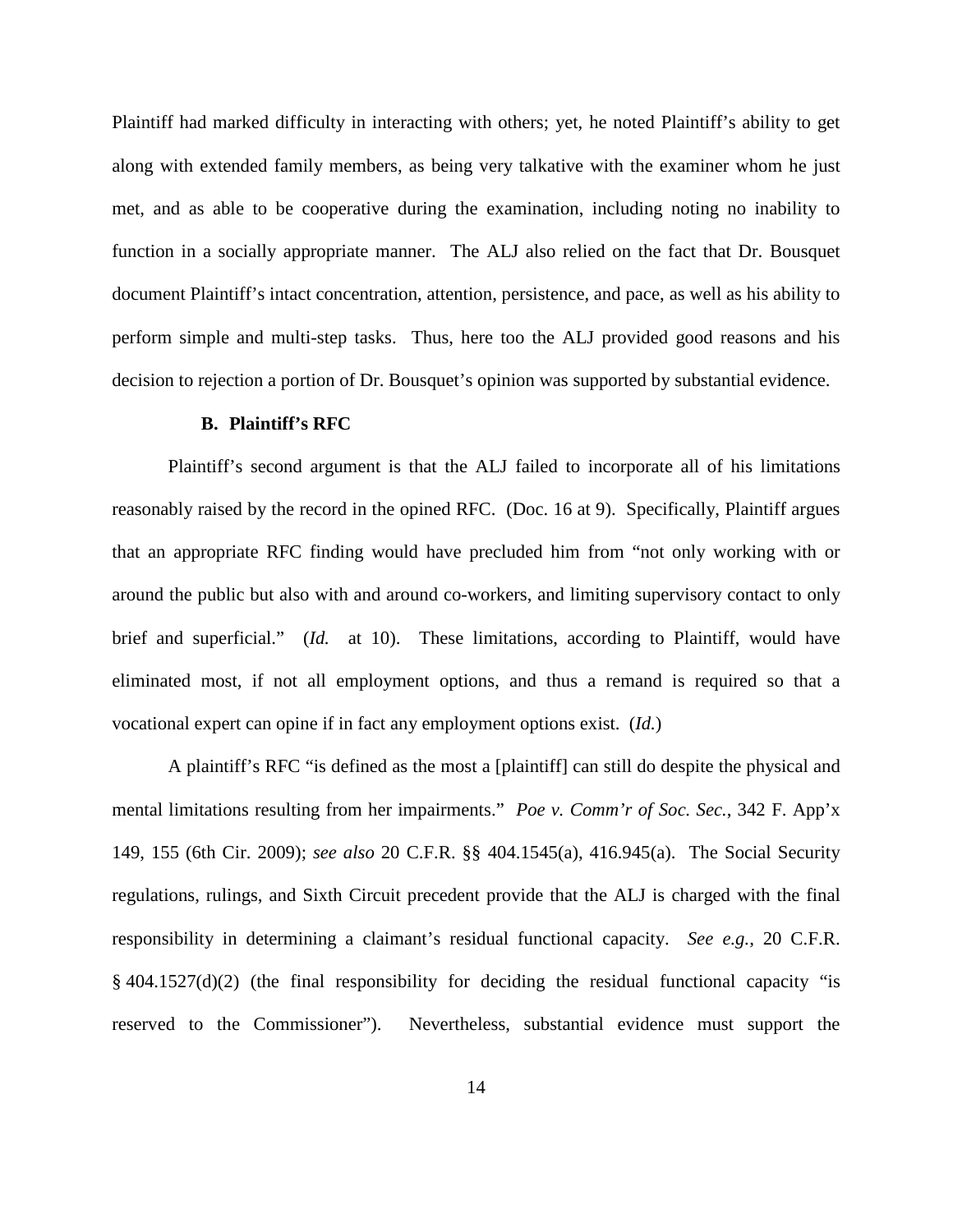Commissioner's RFC finding. *Berry v. Astrue*, No. 1:09CV000411, 2010 WL 3730983, at \*8 (S.D. Ohio June 18, 2010).

The ALJ, not a physician, ultimately determines a claimant's RFC. 42 U.S.C. § 423(d)(5)(B); *see also Nejat v. Comm'r of Soc. Sec.*, 359 F. App'x 574, 578 (6th Cir. 2009). And it is the ALJ who resolves conflicts in the medical evidence. *King v. Heckler*, 742 F.2d 968, 974 (6th Cir. 1984). In doing so, the ALJ is charged with evaluating several factors in determining the RFC, including the medical evidence (not limited to medical opinion testimony), and the claimant's testimony. *Henderson v. Comm'r of Soc. Sec.*, No. 1:08-cv-2080, 2010 WL 750222, at \*2 (N.D. Ohio March 2, 2010) (citing *Webb v. Comm'r of Soc. Sec.*, 368 F.3d 629, 633 (6th Cir. 2004)).

Here, the ALJ's RFC was well supported by both medical evidence and Plaintiff's testimony. As noted above, the ALJ appropriately explained the weight given to both the nontreating sources, as well as the treating source, and stated which portions were inconsistent with the record as a whole and thus not considered in the RFC. Within the RFC, the ALJ considered and incorporated Dr. Bousquet's opinion that Plaintiff could perform simple tasks. Further, the RFC limited Plaintiff's work to no interaction with the public and only occasional interaction with co-workers and supervisors. As discussed above, the ALJ explained that he rejected the idea that Plaintiff could not have contact with co-workers or supervisors because treatment notes and Plaintiff's own reported daily activities demonstrate that he behaved and interacted appropriately with his doctors and spent time with friends and family on a consistent basis. Accordingly, the ALJ's discussion and explanation regarding Plaintiff's RFC was sufficient. *See Woodcock v. Comm'r of Soc. Sec.*, 201 F. Supp. 3d 912, 921 (S.D. Ohio 2016) (holding that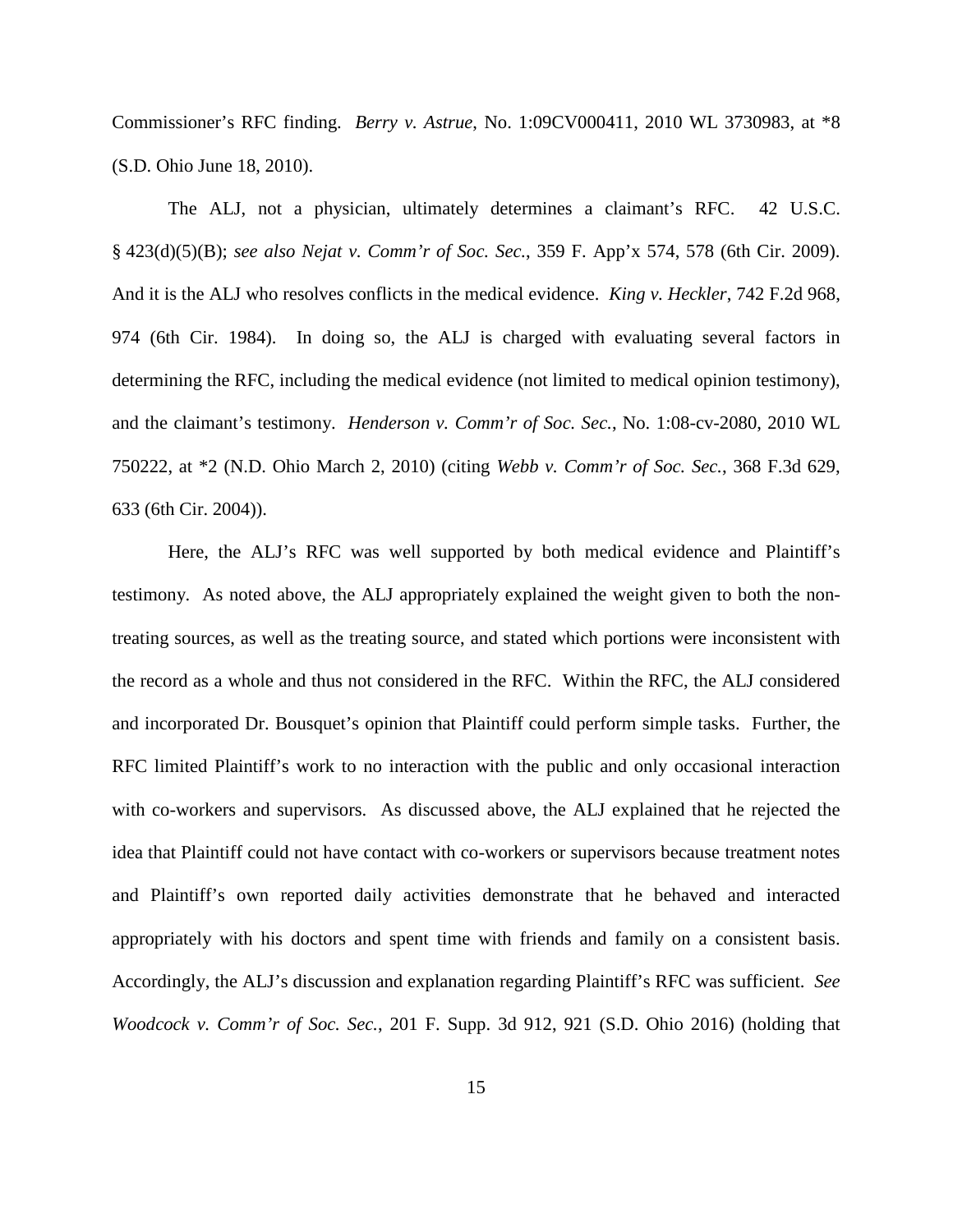ALJs should "explain the weight given" to non-treating sources, "or otherwise ensure that the discussion of the evidence in the determination or decision allows a claimant or subsequent reviewer to follow the [ALJ's] reasoning, when such opinions may have an effect on the outcome of the case.") (citing *Williamson v. Comm'r of Soc. Sec.*, No. 1:14–cv–731, 2016 WL 255033, at \*8 (S.D. Ohio Jan. 20, 2016)).

The ALJ also considered Plaintiff's testimony in evaluating his RFC, but found his description of his impairment, symptoms, and limitations were not fully credible. (Doc. 13-1, Tr. 510, PAGEID #: 553). The Sixth Circuit has held that the Court must accord great deference to an ALJ's credibility assessment, particularly because the ALJ has the opportunity to observe the demeanor of a witness while testifying. *Jones v. Comm'r of Soc. Sec.*, 336 F.3d 469, 476 (6th Cir. 2003). The ALJ expressly questioned Plaintiff's credibility, noting that despite alleging totally disabling impairment, Plaintiff worked during the period at issue and collected unemployment benefits, showing that he held himself out to be able and willing to work during the period at issue, "which is seemingly inconsistent with an individual who alleges an inability to work." *Workman v. Comm'r of Soc. Sec.*, 105 F. App'x 794, 801 (6th Cir. 2004) (holding that "[a]pplications for unemployment and disability benefits are inherently inconsistent.") (citing *Kinsella v. Schweiker*, 708 F.2d 1058, 1059 (6th Cir. 1983)).

Accordingly, the "record as a whole" contains substantial evidence to support the ALJ's RFC decision. *See Berry*, 2010 WL 3730983, at \*5.

### **IV. CONCLUSION**

For the reasons stated, it is **RECOMMENDED** that Plaintiff's Statement of Errors (Doc. 16) be **OVERRULED** and that judgment be entered in favor of Defendant.